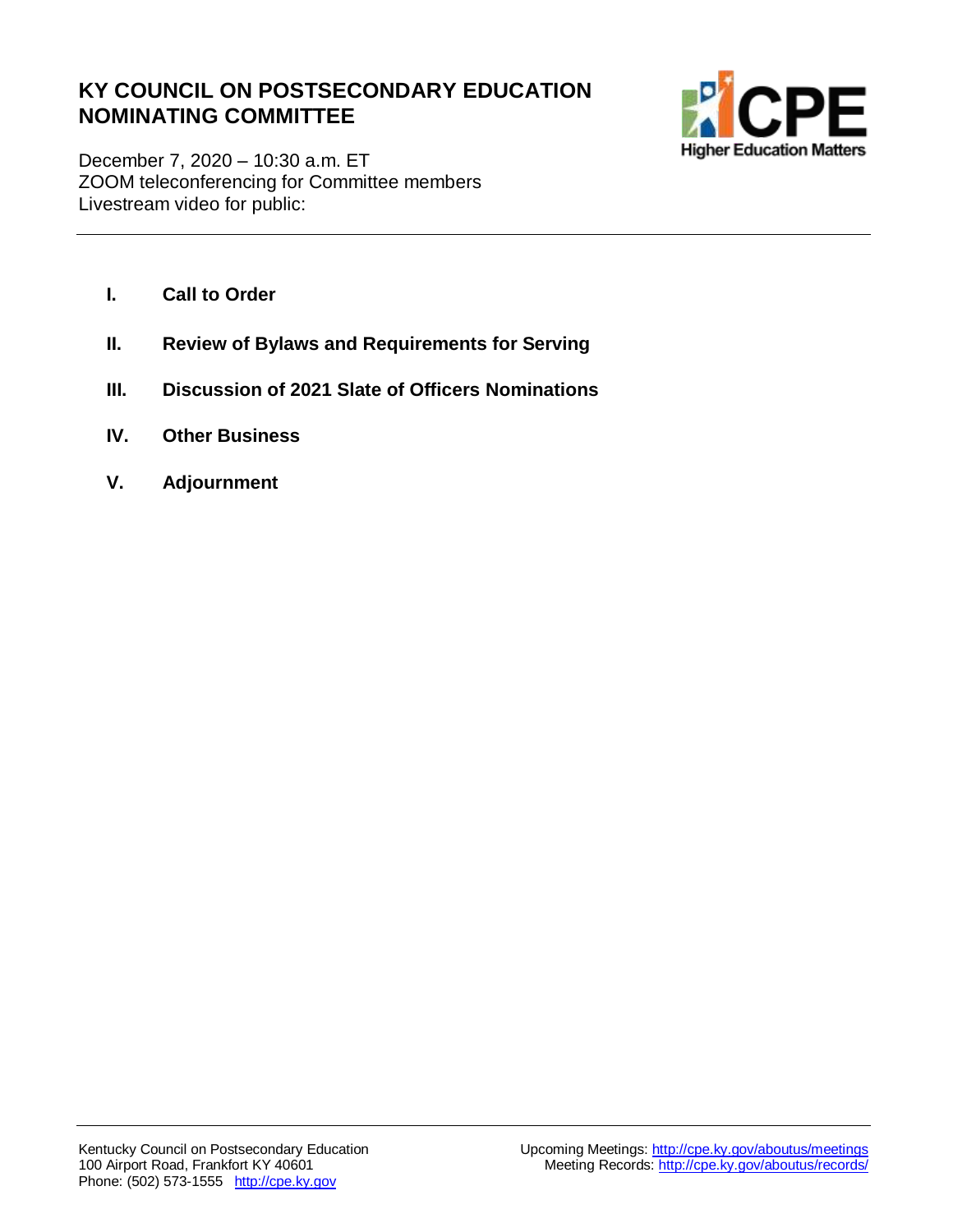#### **TITLE:** Review of the Bylaws and Requirements for Serving

**DESCRIPTION:** The Committee will review the bylaws and criteria for serving as an officer during the 2021 calendar year.

#### **BYLAWS EXCERPT**

#### **Section 4 - Selection and Terms of Officers**

#### A. Nominating Committee

- 1. A nominating committee shall be appointed annually by the chair at the last scheduled meeting of the calendar year for the purpose of nominating a new chair and vice chair for the next calendar year.
- 2. A Council member seeking Council office shall not be a member of the nominating committee.
- 3. The recommendations of the nominating committee shall be presented to the Council at the first scheduled meeting of the calendar year.

### B. Selection of Officers

- 1. A chair and vice chair shall be elected annually at a regularly scheduled or special meeting and shall each serve a one-year term.
- 2. In the absence of the chair, or in the event the chair is unable to perform, the vice chair shall perform the duties of the chair. In the absence of both the chair and vice chair or in the event the vice chair is unable to perform the duties of the chair, the Council shall appoint a temporary chair.
- 4. In the event the chair resigns and the vice chair assumes the duties of the chair, the Council may select a vice chair to complete the unexpired term of the vice chair.
- 5. The president shall serve as the secretary to the Council and shall cause the minutes of the meetings of the Council to be recorded and presented to the Council.
- 6. The chair and vice chair are limited to three consecutive one-year terms.